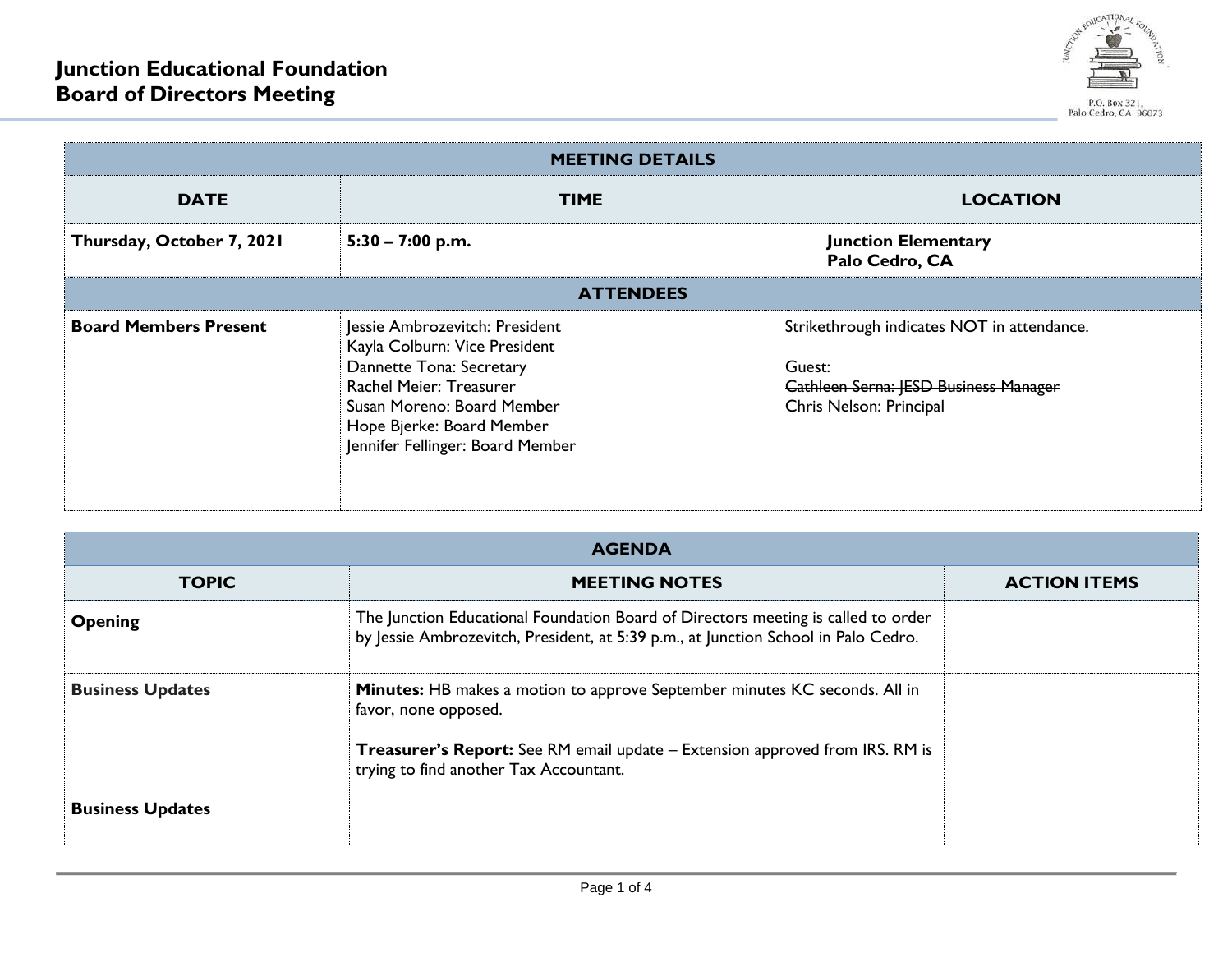

| <b>AGENDA</b>   |                                                                                                                                                                                                                                                                                                                                                                                                                       |                     |  |  |
|-----------------|-----------------------------------------------------------------------------------------------------------------------------------------------------------------------------------------------------------------------------------------------------------------------------------------------------------------------------------------------------------------------------------------------------------------------|---------------------|--|--|
| <b>TOPIC</b>    | <b>MEETING NOTES</b>                                                                                                                                                                                                                                                                                                                                                                                                  | <b>ACTION ITEMS</b> |  |  |
|                 | <b>JESD Update:</b> HB - Next meeting is Tuesday October $12th$ at 3:30pm new<br>location, Medically Fragile room. All parents and any volunteer will need finger<br>print and back ground check. You can get paper work to get fingerprinted in the<br>office. Custodial job has been offered to someone just waiting on fingerprints. Also<br>hired a bus driver.                                                   |                     |  |  |
|                 | $CN - A$ lot of Parents have gone to get fingerprinted and we are already getting<br>many results back. Raptor Technology will not replace fingerprints. CN talked to<br>Randy about keeping gates locked during school hours.                                                                                                                                                                                        |                     |  |  |
|                 | <b>JEF Board Openings:</b> JEF has two open positions. We had 4 applicants for 2<br>Board positions. Narrowed down to Avi Payne and Ashleigh Nibert. DT makes a<br>motion to add AP and AN as Board Members SM seconds, all in favor.<br>Rachel Meier makes a motion for Dannette Tona to fill Secretary position, Hope<br>Bjerke 2nds. JEF meeting have been moved to the first Thursday of each month at<br>5:30pm. |                     |  |  |
|                 | Garden: SM has a group of Parents working this weekend.                                                                                                                                                                                                                                                                                                                                                               |                     |  |  |
|                 | Kindergarten Playground: RM - Clay Ross would like construction broken<br>down in phases. Current playground will be repurposed and moved into the<br>Preschool area. Plans to add medically fragile options to the playground. RM and<br>AB are looking for different grants to fund the playground. RM believes funding will<br>be an issue. Clay believes cost will be 400k-500k.                                  |                     |  |  |
| <b>Projects</b> |                                                                                                                                                                                                                                                                                                                                                                                                                       |                     |  |  |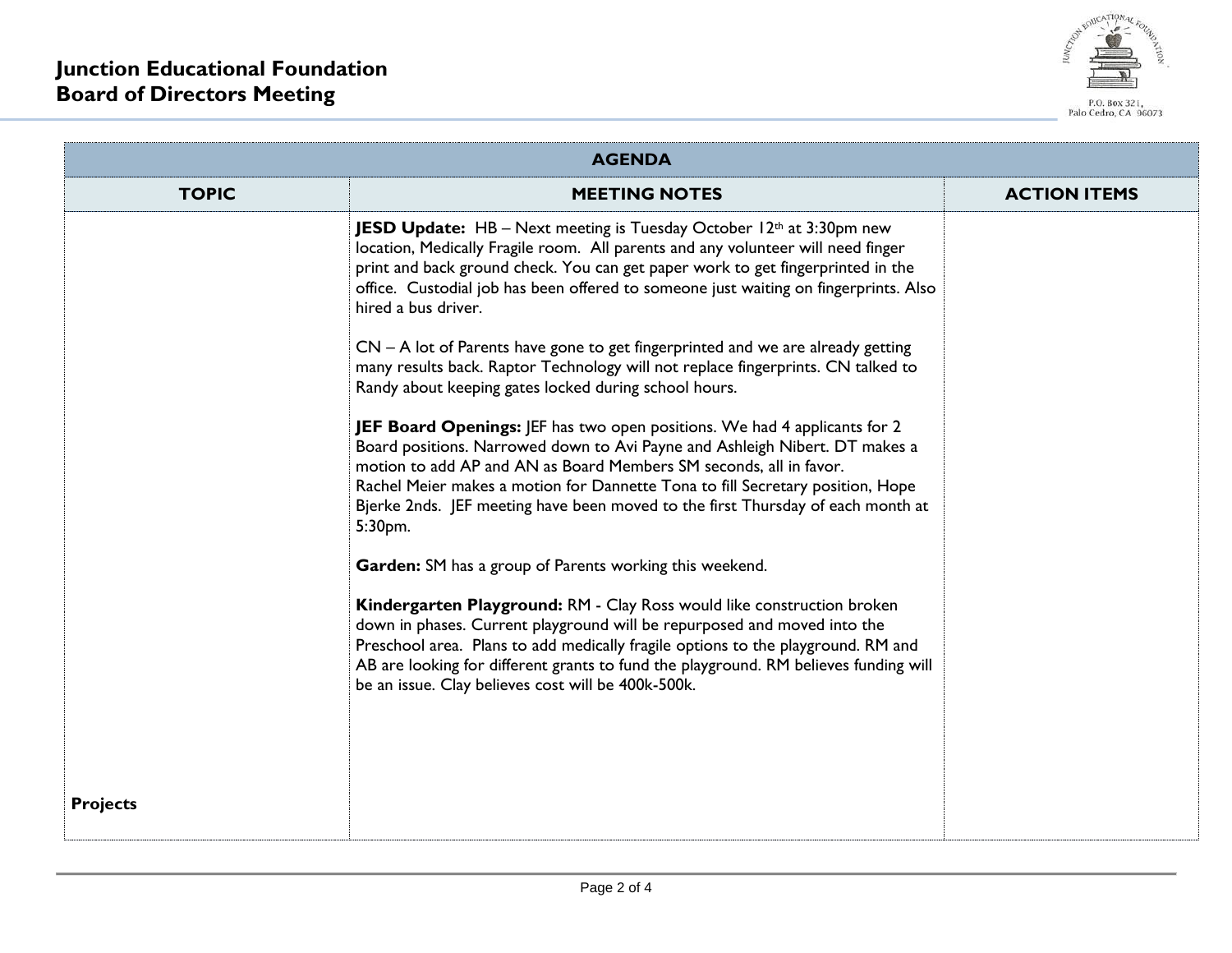

| <b>AGENDA</b>                  |                                                                                                                                                                                                                                                                                                                                                                                                                                                                                                                                                                                                                                                                                                                                                                                                                                                                                                                                                                                                                                                                                                                                                                                                                                                                                                                                                                                                                                                                                                                                                                                                                                                                                                                                                                                                                   |                     |  |
|--------------------------------|-------------------------------------------------------------------------------------------------------------------------------------------------------------------------------------------------------------------------------------------------------------------------------------------------------------------------------------------------------------------------------------------------------------------------------------------------------------------------------------------------------------------------------------------------------------------------------------------------------------------------------------------------------------------------------------------------------------------------------------------------------------------------------------------------------------------------------------------------------------------------------------------------------------------------------------------------------------------------------------------------------------------------------------------------------------------------------------------------------------------------------------------------------------------------------------------------------------------------------------------------------------------------------------------------------------------------------------------------------------------------------------------------------------------------------------------------------------------------------------------------------------------------------------------------------------------------------------------------------------------------------------------------------------------------------------------------------------------------------------------------------------------------------------------------------------------|---------------------|--|
| <b>TOPIC</b>                   | <b>MEETING NOTES</b>                                                                                                                                                                                                                                                                                                                                                                                                                                                                                                                                                                                                                                                                                                                                                                                                                                                                                                                                                                                                                                                                                                                                                                                                                                                                                                                                                                                                                                                                                                                                                                                                                                                                                                                                                                                              | <b>ACTION ITEMS</b> |  |
| <b>Events &amp; Activities</b> | <b>Read a thon:</b> Read a thon raised \$2205.00 so far.<br>Fall Carnival: RM - This year's Fall Carnival will have cookie decoration, candy<br>stations, pumpkin carving contest and a pumpkin patch all grades will be able to<br>participate in. There will also be fun games and relays for the students. Students<br>will begin with a costume parade after flag salute then will go to different stations.<br>RM will get pumpkins from Nash and pick them up and bring to school. RM will<br>also get paper bags for the students to craft into a candy carrier! DT will talk to<br>Erin Lee about student council helping. WB will take care of candy stations. CN<br>will send out request for parents to donate candy.<br><b>Staff Appreciation:</b> DT - CN buys coffee for his Junction Employees and calls it<br>"Joe"vember. JEF will be providing "jar-cuteries" from Cask and Cleaver<br>Charcuterie. DT will pick up and deliver November 5th. WB will help with<br>decorations. JA suggest we get the staff Junction apparel as a thank you. KC makes<br>a motion for \$1,000 for staff apparel DT 2nds.<br><b>Thanksgiving Feast</b> – CN does not think that there will be a traditional, sit down<br>Thanksgiving feast at school with parents. He will talk to Amanda Wert about<br>possible doing another Thanksgiving drive thru.<br>Christmas Program - CN Staff throwing around ideas<br>Christmas Store - CN thinks its doable. KC, Kassidy Rivas, RM to coordinate<br><b>Pre-School Sign and Logo</b> – DT - CR suggested a sign outside of the Preschool<br>wall on Deschutes to advertise our great Preschool. DT and MR will work with<br>Wonderland Signs to produce a sign for that area and work on a new Logo for<br>Junction Preschool. Will bring to the board for approval. |                     |  |